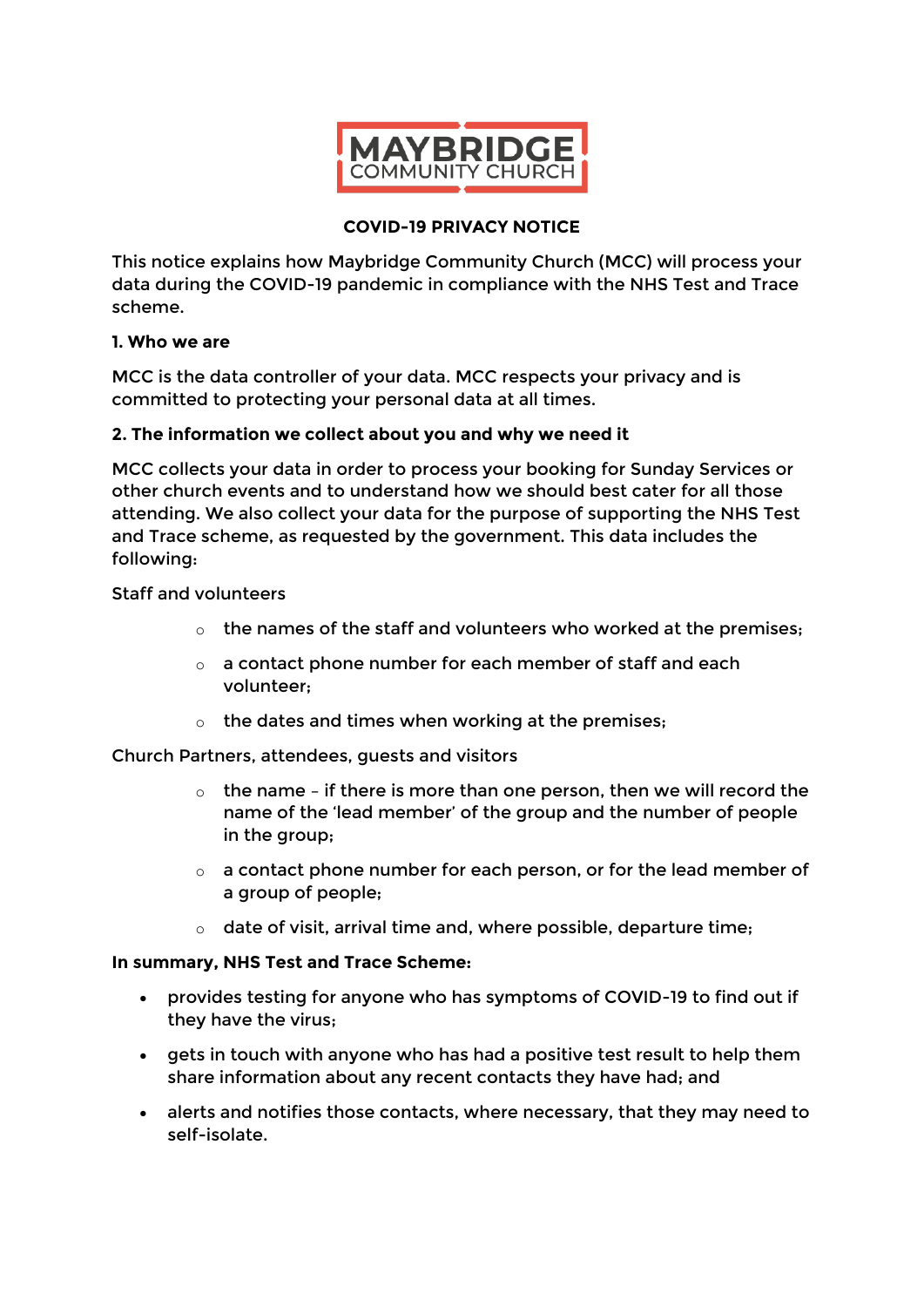**This NHS Test and Trace scheme is voluntary. Hence you may request we do not share your details with the NHS for Test and Trace purposes. We will still be required to collect your details, however, to register you for the Sunday service or other events you are attending. If you do not want to participate in the NHS Test and Trace scheme, please do not tick the opt-in box on the registration page.**

**If you choose to scan the NHS Test and Trace QR Code (displayed at the church and at St Oscar Romero's School) via the NHS app, you consent to the terms and conditions of that NHS system.**

# **3. Lawful basis**

To process your data for Test and Trace purposes, we rely on your:

 **Consent** – we need your consent in order to collect your name and contact details to share with the NHS for Test and Trace purposes when requested. You will give us your consent by ticking the opt-in box on the registration page

You can withdraw your consent at any time after giving your details by letting us know you no longer want us to keep or share your personal data for the purpose of Test and Trace, however, once we have given your details to the NHS we will no longer be able to prevent the processing. To withdraw your consent please email info@maybridge.org.uk. We will continue to process your booking data, unless told otherwise.

# **4. Sharing your data**

MCC will only share your personal data with the NHS for Test and Trace purposes where you have provided your consent and only when requested by the NHS. We will not share your data with any other third party.

# **5. Data retention**

We will keep your name and contact details for 21 days for the NHS Test and Trace and will dispose of it after this period.

# **6. Your legal rights**

You have the following rights with respect to your personal data: -

- The right to be informed about any data we hold about you;
- The right to request a copy of your personal data which we hold about you;
- The right to withdraw your consent at any time;
- The right to request that we correct your personal data if it is found to be inaccurate or out of date;
- The right to request we erase your personal data where there is no good reason for us to continue processing it;